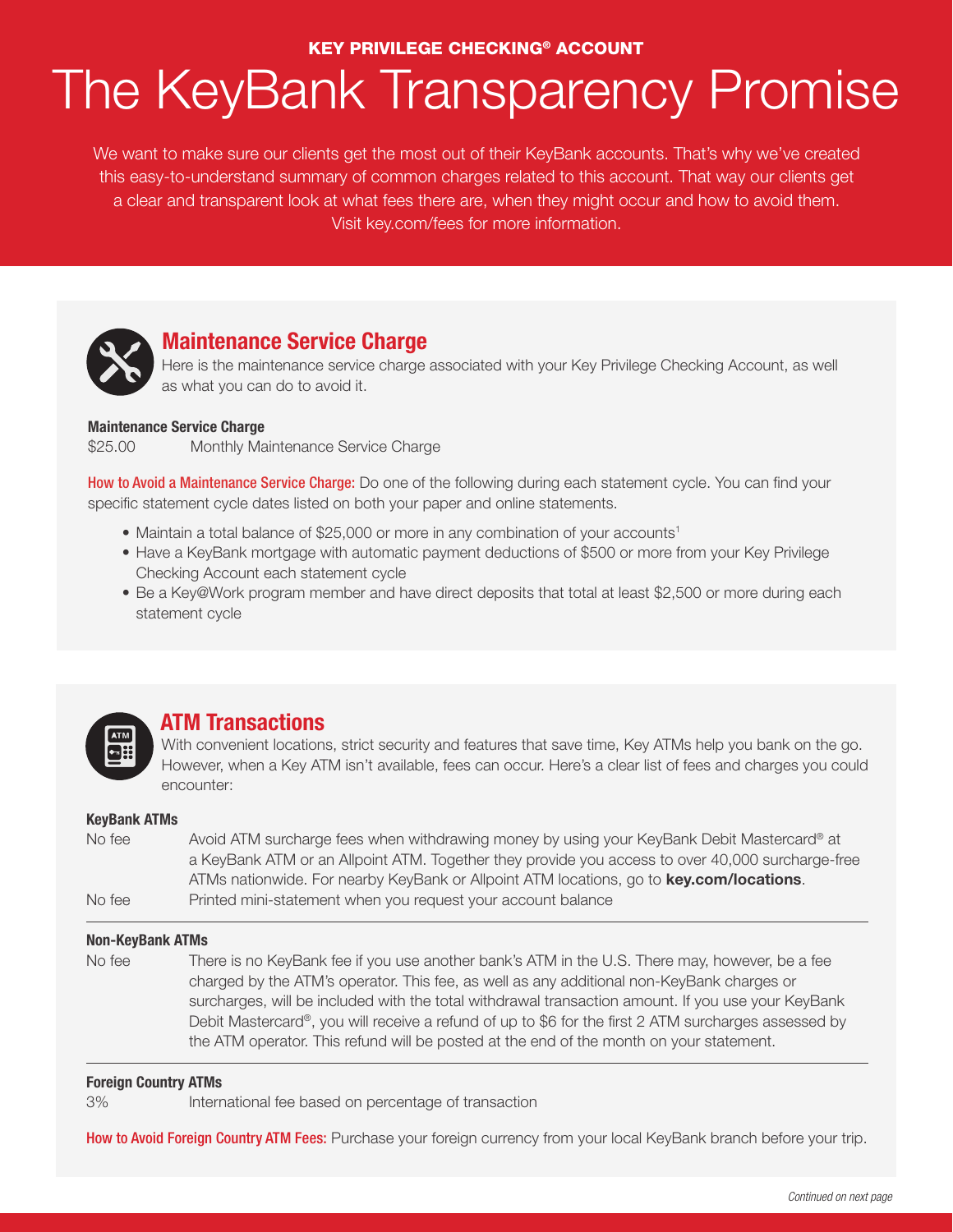

## **Overdrafts and Non-Sufficient Funds**

Despite careful planning, overdrafts sometimes happen. Here's a straightforward look at a list of fees and charges you could encounter:

#### **Overdraft and Non-Sufficient Funds Fees**

We assess these fees based on the number of times overdraft or non-sufficient funds transactions have occurred in *the current statement cycle plus the previous 11 statement cycles. If you'd like more information about overdraft and non-sufficient funds transaction fees, and how you can avoid them, please visit key.com/odinfo.*

- \$33.00 Per transaction, for the first two overdraft or non-sufficient funds transactions in the current or last 11 statement cycles. This will appear as "Overdraft Item or Return Item Charge" on your statement.
- \$38.50 Per transaction, for 3+ overdraft or non-sufficient funds transactions in the current or last 11 statement cycles. This will appear as "Tier 2 Overdraft Item or Return Item Charge" on your statement.
- \$28.50 Extended overdraft service charge that occurs when your account remains overdrawn for 5 consecutive business days.

*Please refer to your account agreement for important information about the order in which Key posts transactions to your account.*

#### **How to Avoid Overdrafts**

*There are a number of ways to avoid overdraft and/or non-sufficient funds fees:*

*Track Your Balance –* It's easy to do with Key online and mobile banking.

**Set Up Account Alerts –** They'll let you know when deposits or payments are posted to your account, or when your account goes below a particular balance.<sup>2</sup>

*Use Overdraft Protection –* Link your Key Privilege account to another KeyBank account, such as a savings account, Preferred Line of Credit, Home Equity Line of Credit<sup>3</sup> or credit card. Your linked account will automatically transfer funds to your Key Privilege account to cover any overdrafts. If overdraft protection is linked to a savings account, then there is no transfer fee. If you choose to link to a credit product, an overdraft protection transfer fee may apply, but you may save money by avoiding overdraft fees and any non-sufficient funds fees that could be charged<sup>4</sup>.

#### **When Your Deposits Are Available**

*Different types of deposits (cash, direct deposit, checks) become available at different times:*

*Same Business Day –* Direct deposits of electronic payments such as Social Security benefits and payroll. Cash deposits made at a KeyBank ATM. Check deposits made at a KeyBank ATM (\$100.00 will be available immediately, with the rest posting the following day).

**Next Business Day –** Checks drawn on KeyBank (in some instances funds may be available on the same business day of deposit). Check deposits made through the KeyBank mobile app. Remaining balances from checks deposited the prior day.

*A business day is Monday - Friday, not including holidays. Exceptions may apply.*